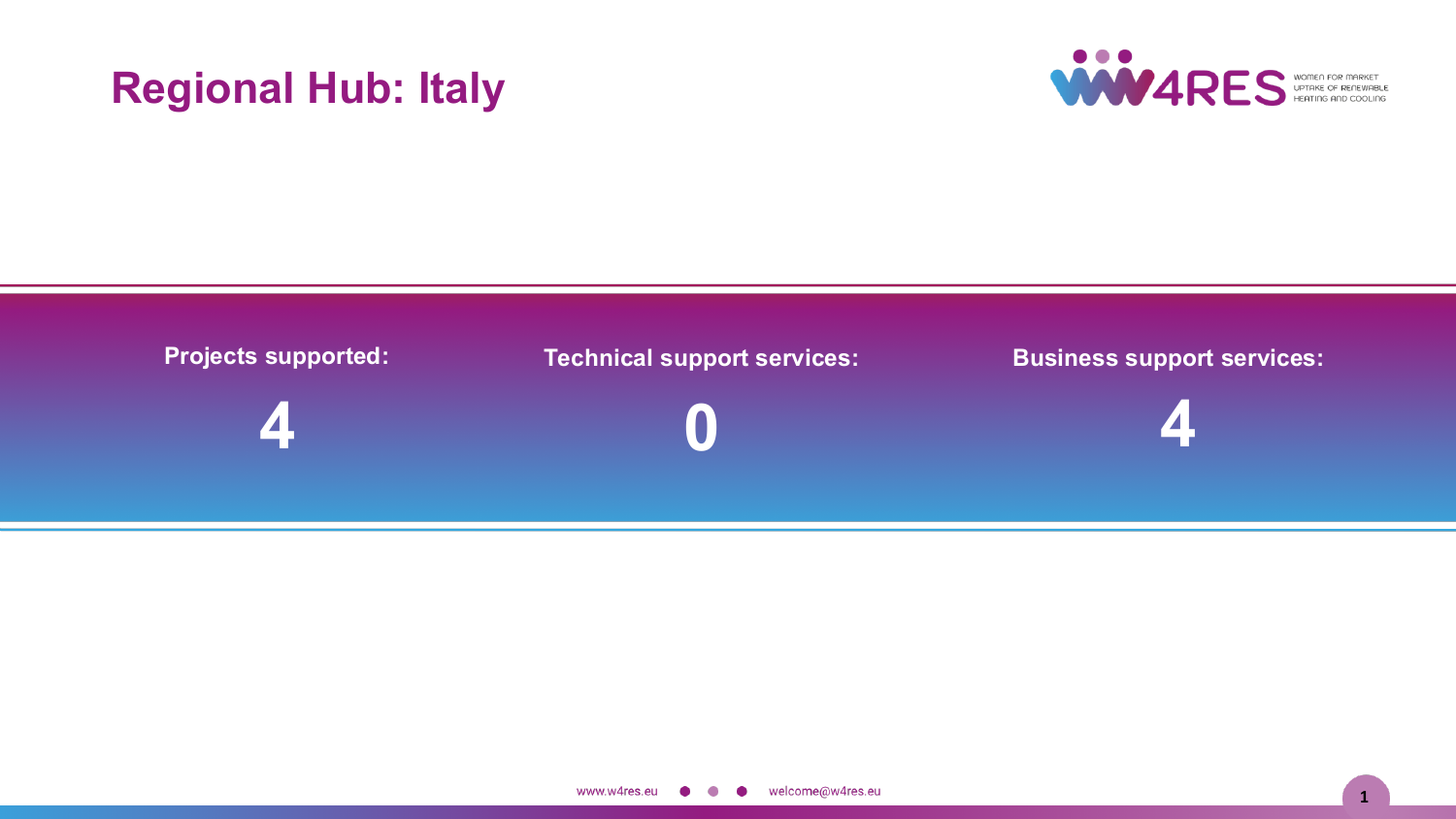

### **Project:** Divine City (IT)

**Supported by:** APRE

### **Support measure:**

Business Support

### **DESCRIPTION OF PROJECT**

Consumerism has led to a critical environmental situation with important negative effects on the health of people and all leaving beings . The use of energy from renewable sources combined with new efficient heating systems that do not use fossil sources, allow the reduction of atmosphere pollution and contribute to the achievement of the objectives of the fight against climate change .

The heat generator that **Divine City** markets makes all of this concrete : it is efficient, it does not burn fuels, it does not emit any type of substances into the atmosphere and it optimizes the use of energy generated by photovoltaic and solar thermal systems .

Since the Divine City boiler does not produce pollution, running on electricity it allows to make the most of the energy generated by renewable energy plants. Divine City's goal is to raise awareness of this type of boiler and its potential; make known the climatic, structural and building situations suitable for installing the boiler and the optimal system setting .

### **DESCRIPTION OF SERVICE**

APRE is supporting the Divine City project through trainings on R&I funding programmes and on how to access EU grants to further develop the technology, focusing specifically on EIC .

**FOR MORE INFORMATION**

**Project :** 11th [STREET](https://11street.wixsite.com/11thstreet/copia-di-caldaia-elettro-ionica)

**Regional Hub :** [Italian](https://w4resobservatory.eu/regional-hubs/hub-italy/) Hub

**Support Provider Contact** : Serena Fabbrini – [APRE](http://www.apre.it/) - [fabbrini@apre](mailto:fabbrini@apre.it) .it

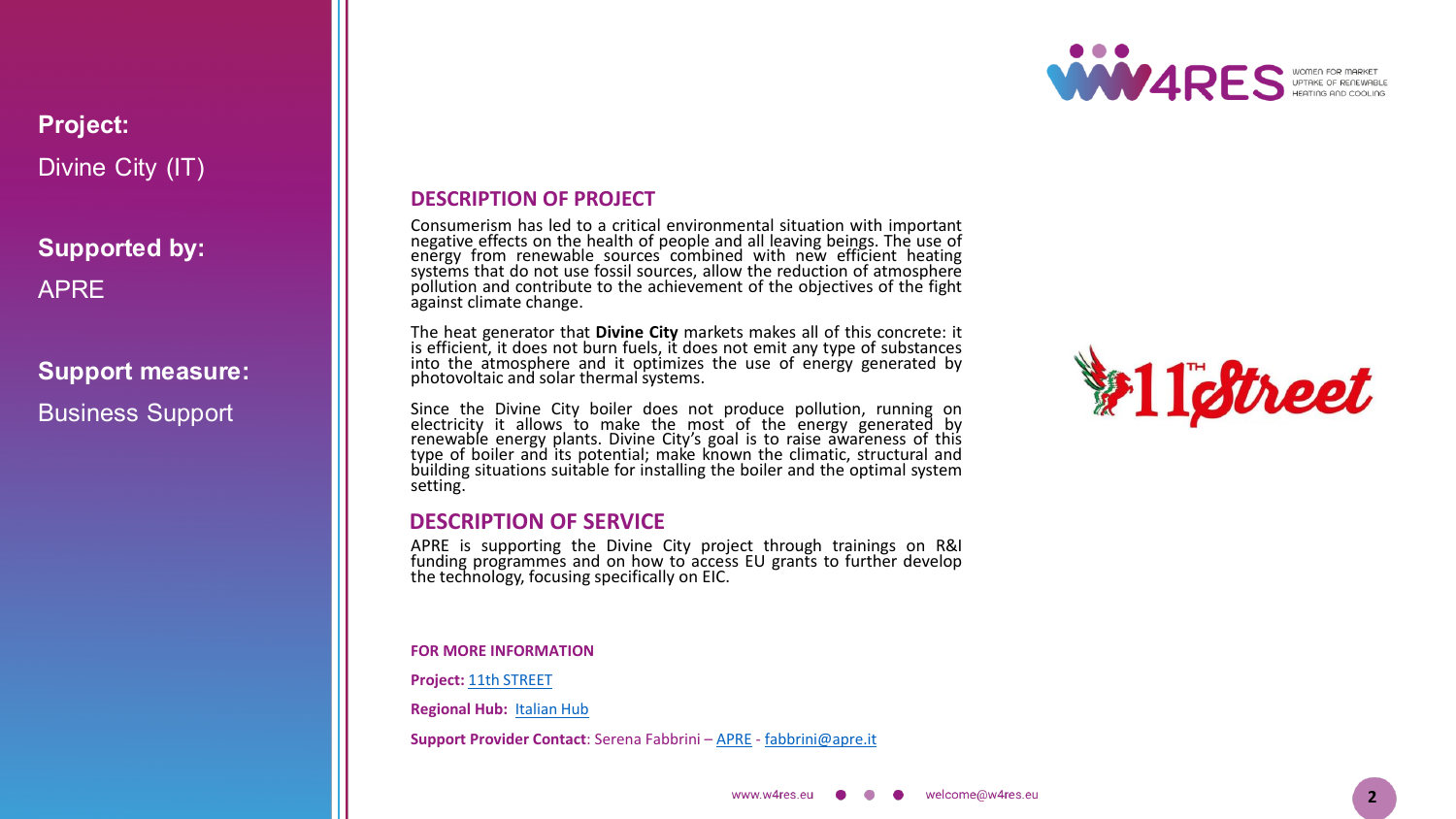

**Project:** HEROES **-** Continuous Hybrid Heat -Electricity Generation from Solar in Engineered Smart Materials (IT)

**Supported by:** APRE

**Support measure:** Business Support

### **DESCRIPTION OF PROJECT**

In the current renewable energy market, solar energy has a major role . However, the grand success story represented by solar PV in the electricity sector, is not shared in the "heating" sector despite its global energy demand is much larger than that of "electricity . " In fact, renewable sources account for 10 % heating energy (in 2017 ) of which only 7 % is produced by solar thermal collectors (STC) . Clearly, decarbonizing the heating sector is a priority to succeed in the transition towards a net -zero carbon future . In addition, the demand of electricity produced by renewable sources is expected to substantially increase to meet the CO 2 reduction goals . To expand the deployment of solar, some technical issues are yet to be countered such as low efficiency compared to fossil fuels, intermittency, load matching and stability .

**HEROES** addresses these issues proposing a brand new and potentially disruptive solar technology for the co -generation of heat and electricity for all types of buildings by integrating novel smart materials and temperature chaining concepts into a single system, offering 24/7 undisrupted supply of heat and power.

### **DESCRIPTION OF SERVICE**

APRE is supporting HEROES through trainings on how to develop and write <sup>a</sup> good proposal in the framework of Horizon Europe, with specific reference to the impact section and IPR management.

#### **FOR MORE INFORMATION**

**Regional Hub :** [Italian](https://w4resobservatory.eu/regional-hubs/hub-italy/) Hub

**Support Provider Contact** : Serena Fabbrini – [APRE](http://www.apre.it/) - [fabbrini@apre](mailto:fabbrini@apre.it) .it

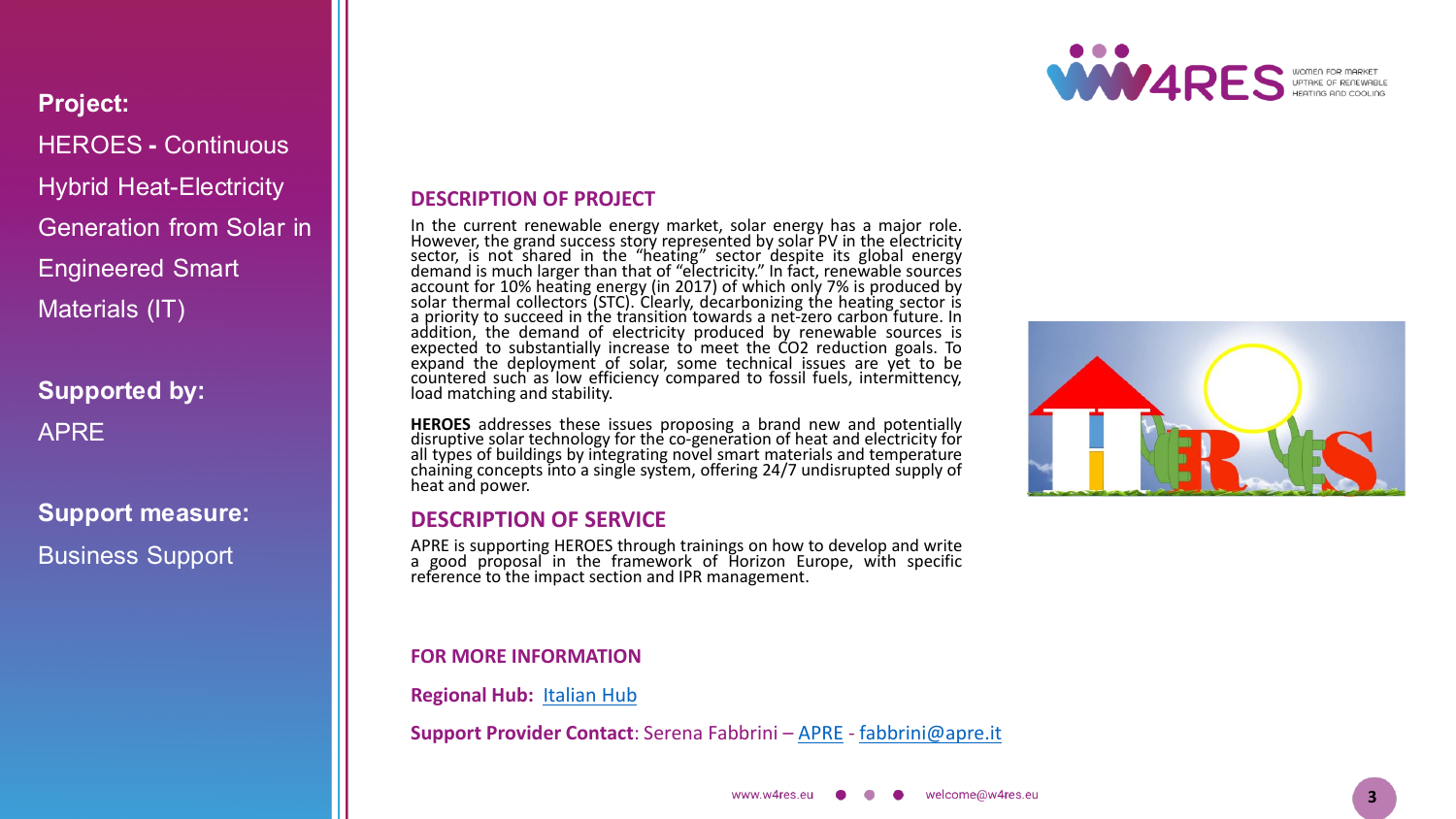

# **Project:** SMYLE (IT)

### **Supported by:** APRE

# **Support measure:** Business Support

### **DESCRIPTION OF PROJECT**

**SMYLE** proposes a brand new and potentially disruptive approach to generate electric power from concentrated sunlight with higher efficiency and dispatchability than existing systems by integrating two novel direct power generation technologies and novel energy storage solutions into a solar tower Concentrating Solar Power (CSP) system. The system will thus overcome variability issues connected to both solar source and demand, supporting highly dispatchable power production.

### **DESCRIPTION OF SERVICE**

APRE is supporting SMYLE through trainings on how to develop and write a good proposal in the framework of Horizon Europe, with specific reference to the impact section and IPR management.

#### **FOR MORE INFORMATION**

**Regional Hub :** [Italian](https://w4resobservatory.eu/regional-hubs/hub-italy/) Hub

**Support Provider Contact** : Serena Fabbrini – [APRE](http://www.apre.it/) - [fabbrini@apre](mailto:fabbrini@apre.it) .it